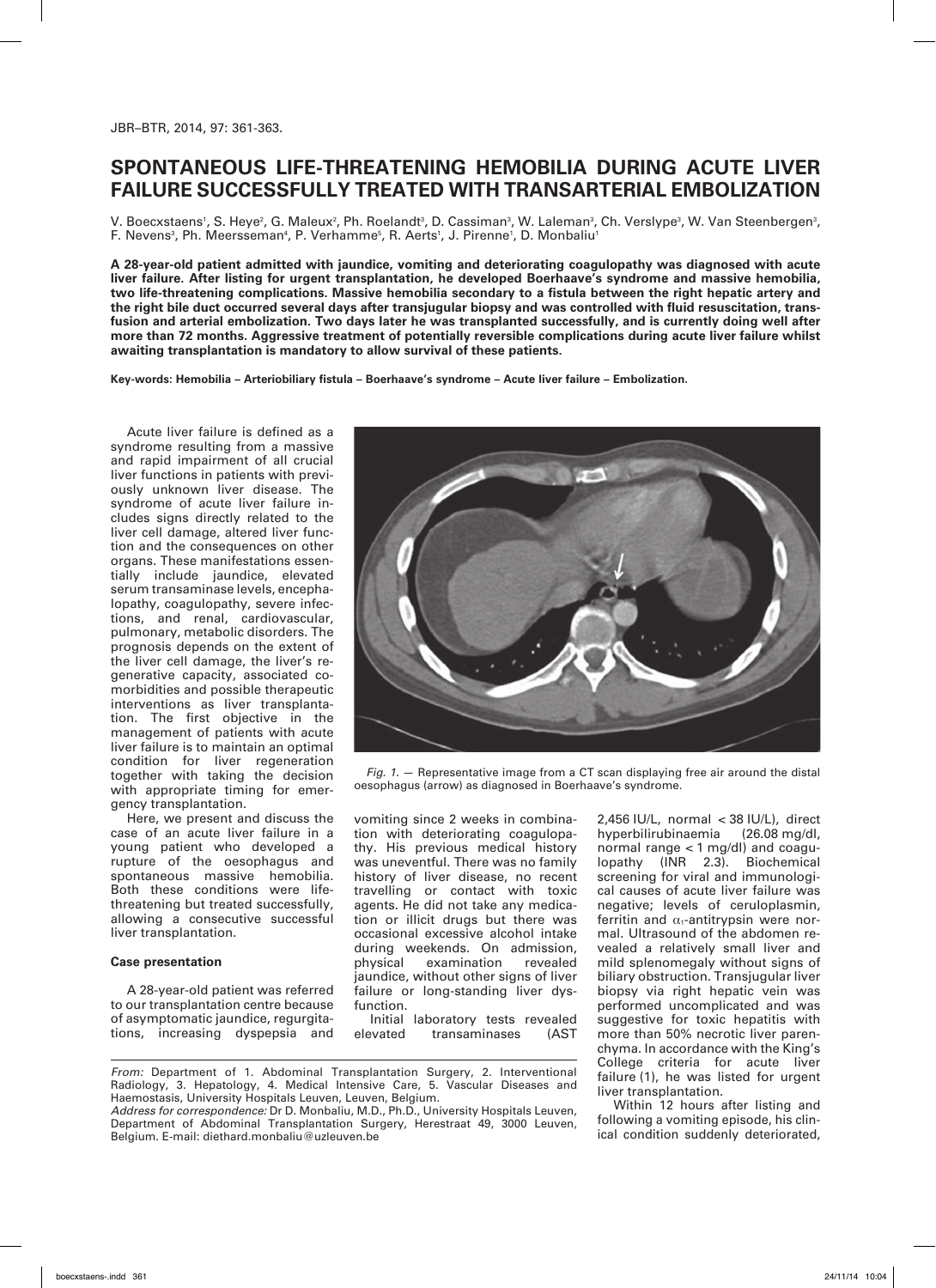

*Fig. 2.* — Selective angiography via the right femoral artery and catheterisation of the celiac trunc. Following contrast injection, immediate contrast extravasation of the right bile ducts and gall bladder is observed (A, arrow). Within seconds, the contrast fluid emerges through the common bile duct (B, arrow) into the duodenum (C, arrow). After embolization the biliary system was no longer visible (D).

developing severe epigastric pain with signs of localised peritonitis accompanied by melaena. CT of the abdomen revealed free air around the oesophagus, consistent with a transmural tear (Boerhaave's syndrome) which was treated conservatively (Fig. 1). Within 24 hours, the patient was found unconsciously and in hypovolemic shock. Laboratory analysis showed Hb 2.9 g/dL

(normal range 12-16 g/dl) and INR 10. He was resuscitated aggressively with colloids, blood and plasma transfusion, and administration of recombinant factor VIIa. An urgent gastroduodenoscopy revealed a continuous blood flow from the Vater's ampulla, stating the diagnosis of massive hemobilia. Consecutive angiography revealed an arteriobiliary fistula between a distal branch of the right hepatic artery and the right bile duct with contrast extravasation in the gallbladder, through the common bile duct and into the duodenum (Fig. 2A-C). This arteriobiliary fistula was treated successfully with arterial embolization, using a mixture of enbucrylate (Histoacryl®, B. Braun, Melsungen, Germany) and lipiodol (ethiodized oil, Laboratoires Guerbet, Aulnay-sous-Bois, France). Two days